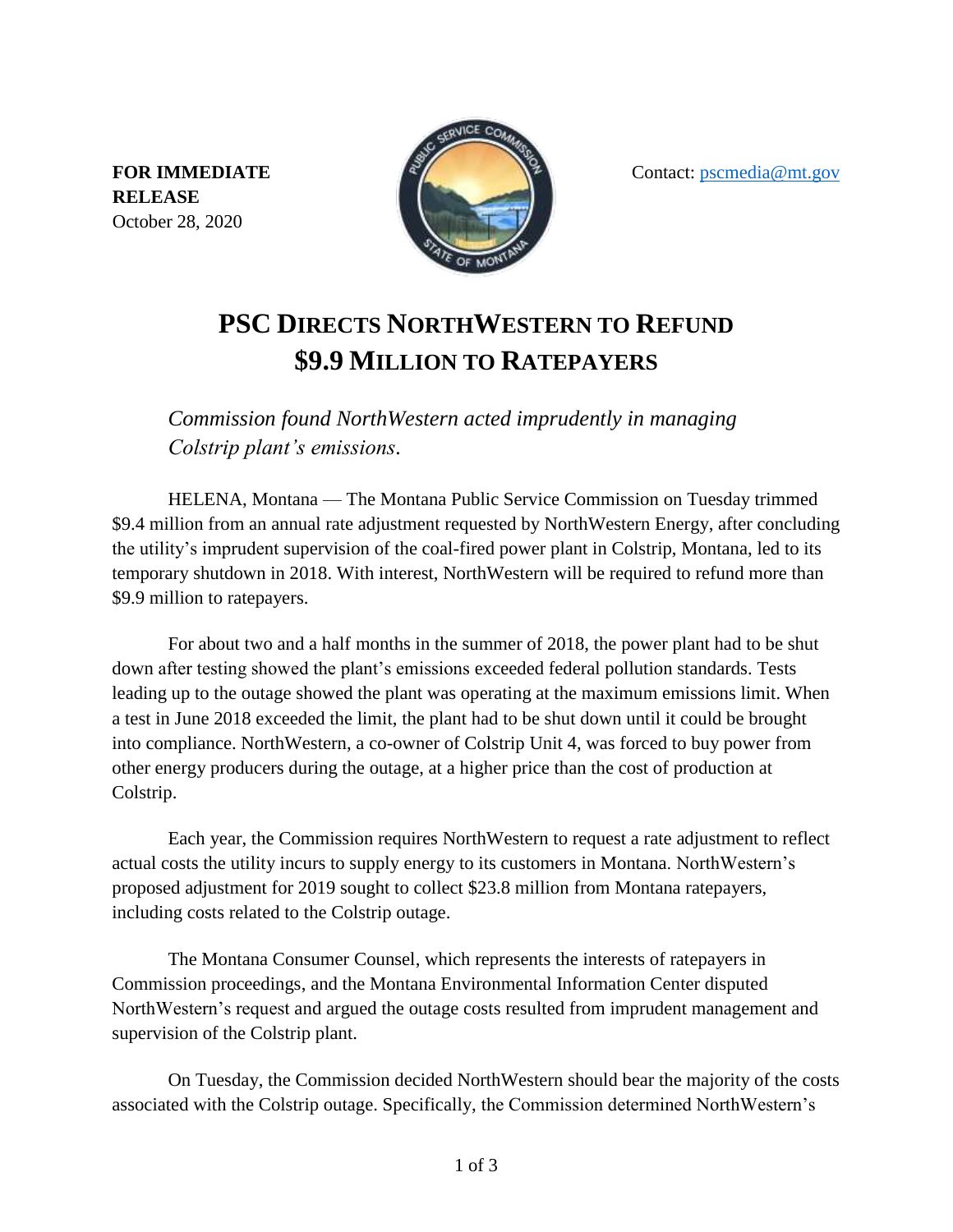supervision of the Colstrip plant was imprudent, and that a reasonable utility in NorthWestern's position would have taken more proactive steps to ensure compliance with emissions standards. As a result, the Commission determined NorthWestern should be liable for \$6,284,967 of replacement power costs, which represents the premium NorthWestern paid to buy energy from other producers instead of generating it at the Colstrip plant.

NorthWestern's original cost recovery request assumed the utility would be responsible for \$629,967 of the replacement costs under cost-sharing rules, so the Commission's decision increases NorthWestern's responsibility by nearly \$5.7 million.

The Commission's decision follows in the wake of similar findings regarding the Colstrip outage made by regulators in other states. Earlier this year, [Washington regulators denied \\$15.4](https://www.utc.wa.gov/aboutUs/Lists/News/DispForm.aspx?ID=658)  [million in power replacement costs](https://www.utc.wa.gov/aboutUs/Lists/News/DispForm.aspx?ID=658) requested by three utilities in that state.

NorthWestern's proposed rate adjustment also sparked debate over a new law that limits how much of the power supply costs the utility has to absorb before passing costs on to ratepayers. NorthWestern lobbied the 2019 Montana Legislature to pass a new law that bars the Commission from applying a "deadband" and other cost-sharing rules when calculating NorthWestern's annual rate adjustment. The Commission had instituted a deadband—a dollar range of power supply costs and savings that NorthWestern would absorb without a rate adjustment—to incentivize careful management of supply costs.

Although the new law became effective in May 2019, after the Colstrip outage costs were incurred, NorthWestern argued it barred the Commission from applying its deadband and costsharing rules when calculating the rate adjustment. The Consumer Counsel, however, argued the deadband had to be prorated based on the new law's effective date. The Commission agreed with the Consumer Counsel, concluding that the new law could not be applied retroactively, and held NorthWestern responsible for an additional \$3,765,739 of costs.

As a result of the Commission's decision, NorthWestern will be required to refund ratepayers \$9,422,209 it collected through an interim rate adjustment that was based on the full amount of its original request. Until the refund is fully paid, it will accrue interest at a rate of 10.25%, annually. As of Tuesday, interest owed to ratepayers totaled more than \$523,000.

During the Commission's deliberations on Tuesday, Commissioner Roger Koopman proposed an amendment based on the Consumer Counsel's proposed calculations that would have held NorthWestern responsible for an additional \$2.5 million in costs, but the amendment failed for lack of a second.

The Commission regulates private investor-owned natural gas, electric, telephone, water, and sewer companies, certain motor carriers, and oversees natural gas pipeline safety and